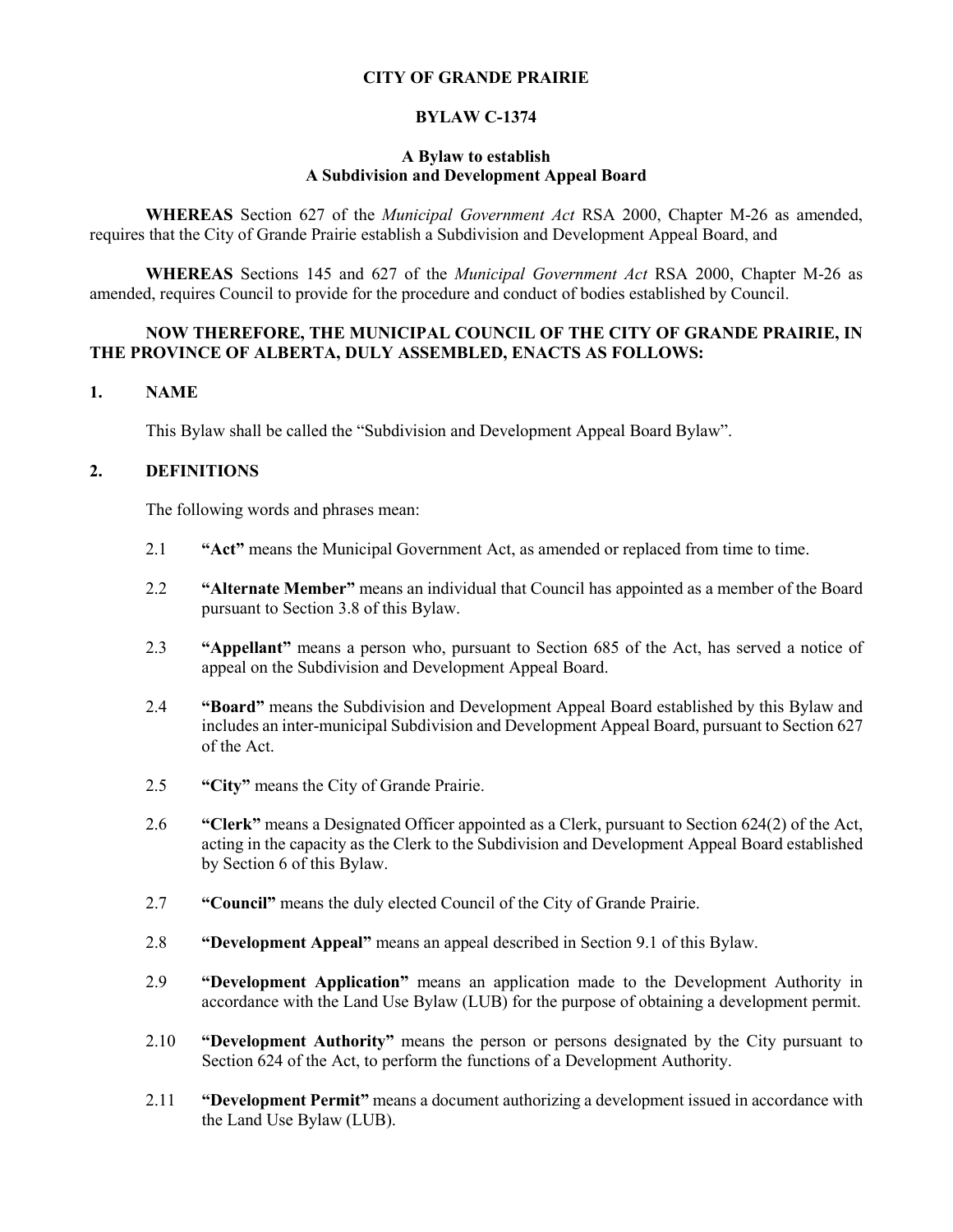- 2.12 **"Land Use Bylaw (LUB)"** means the Bylaw adopted by Council pursuant to Section 639 of the Act.
- 2.13 **"Subdivision Appeal"** means an appeal described in Section 10.1 of this Bylaw.
- 2.14 **"Subdivision Authority"** means the person or persons designated by the City pursuant to Section 623 of the Act, to perform the functions of a Subdivision Authority.

## **3. ESTABLISHMENT AND MEMBERSHIP**

- 3.1 The Subdivision and Development Appeal Board of the City is hereby established.
- 3.2 The Board shall consist of eight (8) members appointed by resolution of Council as follows:
	- 3.2.1 Three (3) members from Council; and
	- 3.2.2 Five (5) members from the public-at-large.
- 3.3 No person who is an employee of the City, or who carries out subdivision or development powers, duties and functions on behalf of the City, shall be appointed to the Board.
- 3.4 A member from the public-at-large, may resign from the Board at any time by giving written notice to the Legislative Services Manager.
- 3.5 Any vacancy on the Board caused by the death, retirement or resignation Council may appoint a replacement for the remainder of that term.
- 3.6 Council may remove a member from the Board by resolution at any time for any reason they consider appropriate.
- 3.7 Remuneration for Board members from the public-at-large who participate in public hearings and/or mandatory training shall be:
	- a) Chairman
		- i)  $$219.00$  for up to four (4) hours;
		- ii) \$383.00 for four (4) hours up to eight (8) hours; or
		- iii) \$601.00 for over eight (8) hours.
	- b) Member
		- i)  $$164.00$  for up to four (4) hours;
		- ii) \$290.00 for four (4) hours up to eight (8) hours; or
		- iii) \$427.00 for over eight (8) hours.
- 3.8 Notwithstanding 3.2 of this Bylaw, if the Clerk anticipates that there is or may be an issue respecting quorum for the Board to hold a public hearing on a Development Appeal or Subdivision Appeal because there are an insufficient number of members of the Board able to or may not be eligible to sit as a member of the Board. For that particular public hearing, Council may appoint a person for a specific period or a specific appeal to sit as an Alternate Member of the Board.
- 3.9 An Alternate Member of the Board shall have the same powers and duties as members of the Board appointed pursuant to Section 3.2 of this Bylaw.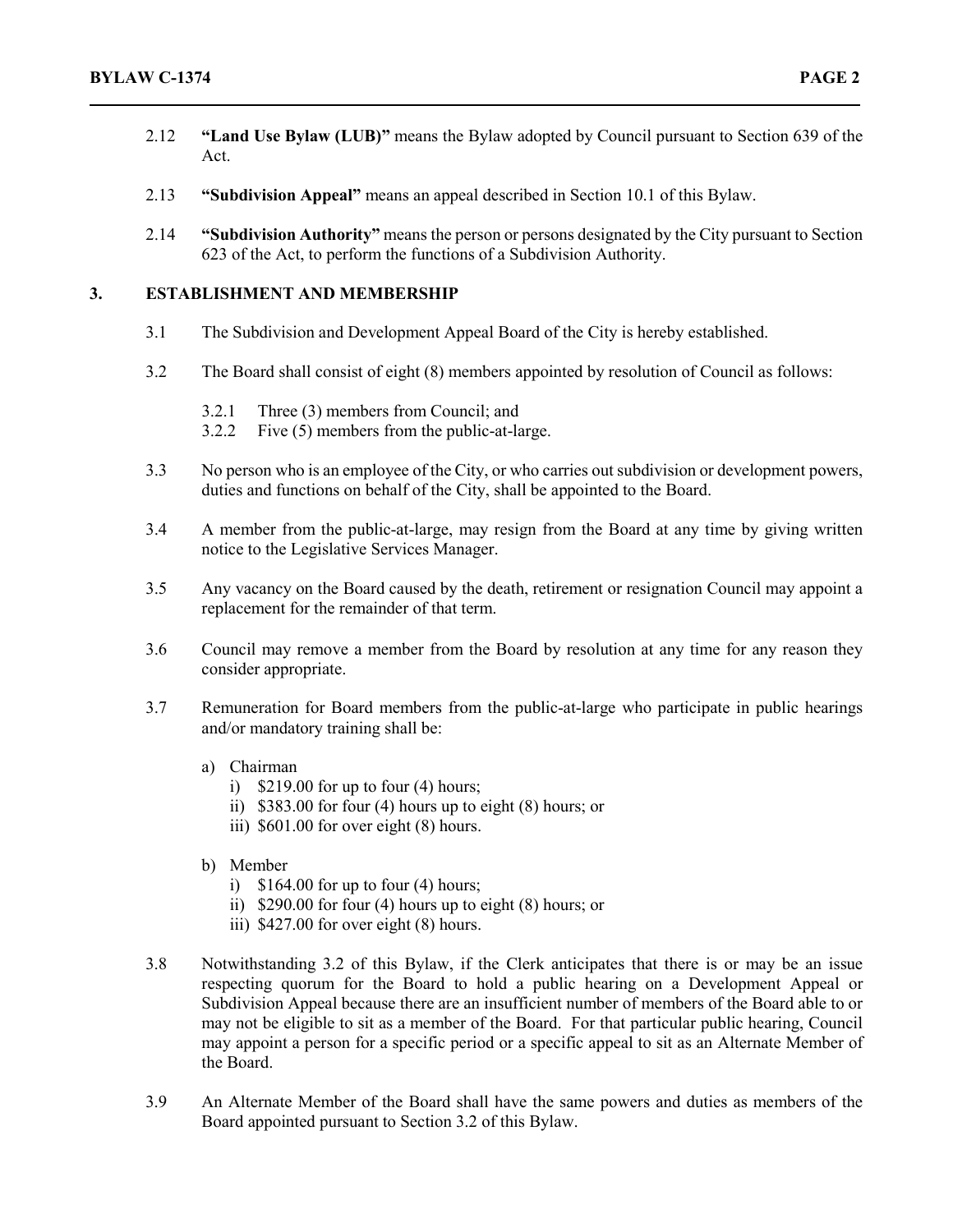### **4. TERM OF OFFICE**

- 4.1 The term of office of each member of Council appointed to the Board will be a period not exceeding four (4) years and will coincide with their term of office as a member of Council.
- 4.2 The term of office for each member of the public-at-large on the Board will be a three (3) year term. A member may be re-appointed to a maximum of two (2) terms.
- 4.3 Council may alter the terms of appointment of any member.

## **5. CHAIR**

- 5.1 The members present and constituting a quorum at a public hearing shall elect a Chair from amongst themselves to preside at the public hearing.
- 5.2 The Chair will preside over and be responsible for the conduct of the public hearing.

# **6. CLERK**

- 6.1 The position of a Designated Officer for the limited purpose of carrying out the functions of the Clerk is hereby established.
- 6.2 The Clerk shall be appointed by resolution of Council and shall not be a member of the Board.
- 6.3 The Clerk shall have responsibilities and functions including the following:
	- 6.3.1 making and keeping a record of the Board's proceedings which may be in the form of a summary of the evidence presented at a public hearing;
	- 6.3.2 ensuring statutory notices and decisions of the Board are provided to such persons as the Act requires;
	- 6.3.3 compiling and providing agenda packages to members of the Board and making the same available to the public;
	- 6.3.4 signing orders, decisions, approvals and notices made, given or directed by the Board on its behalf; and
	- 6.3.5 arranging for Alternate Members in accordance with Sections 3.7 and 3.8 of this Bylaw.

### **7. QUORUM**

- 7.1 A quorum of the Board shall be a majority of its members.
- 7.2 The Board shall meet at such intervals as are necessary to consider and decide appeals filed with it in accordance with the Act.
- 7.3 The Board may make rules necessary for the conduct the public hearing that are consistent with this Bylaw, the LUB, Procedure Bylaw and the Act.
- 7.4 The decision of the majority of the members of the Board present at a duly convened public hearing at which a quorum is present is deemed to be the decision of the Board.
- 7.5 In the event of a tie vote, an appeal shall be deemed to be denied.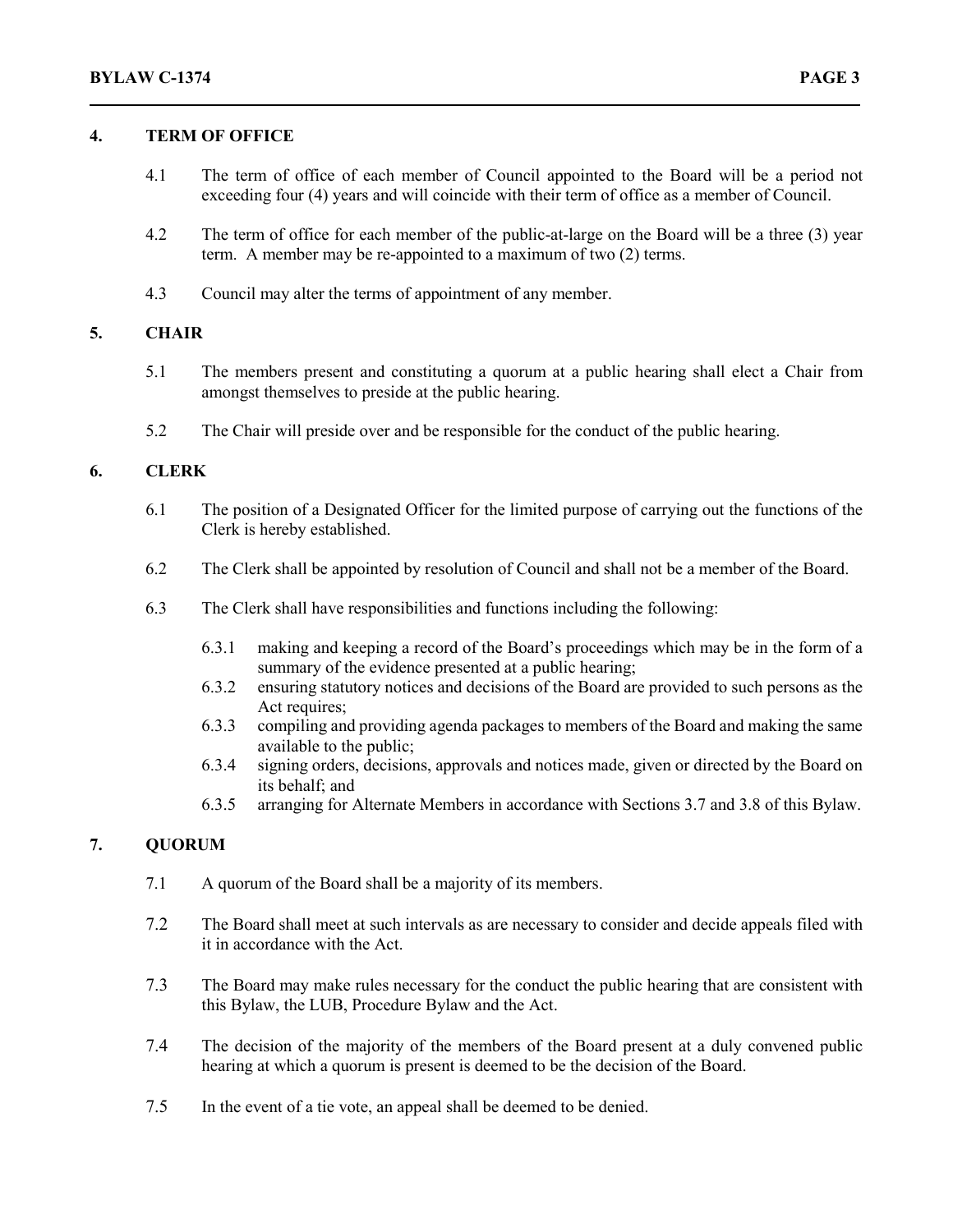- 7.6 A Board member, who for any reason is unable to attend the whole of the public hearing of an appeal, shall not participate in the Board's deliberations or the decision made by the Board on that appeal.
- 7.7 The Board may recess at any time, to a specific date and time, in order for additional information to be brought to a public hearing.
- 7.8 The Board shall not permit electronic or similar recording devices to be used during a public hearing by anyone in attendance, except the Clerk.

### **8. FEES**

- 8.1 An Appellant shall pay to the City a fee, in accordance with [Bylaw C-1395, Schedule "A",](file://file1/Groups/IGS/Legislative%20Services/Bylaws%20and%20Policies%20&%20Procedures/Bylaws/Office%20Consolidations/1300/bc1395%20Office%20Consolidation.pdf) at the same time a notice of appeal is served on the Clerk of the Board.
- 8.2 Failure to submit the required fee at the same time the notice of appeal is served to the Clerk; the Clerk shall deem the application as "incomplete" until such time the fee is received with the notice of appeal.
- 8.3 Fees paid by an Appellant for a successful appeal decision shall be refunded to the Appellant within fifteen (15) days from the conclusion of the public hearing.

# **9. DEVELOPMENT APPEALS**

- 9.1 Pursuant to Sections 641(4)(b) and 685(1) of the Act, the Board shall hold a public hearing on an appeal where a Development Authority for the City:
	- 9.1.1 fails or refuses to issue a development permit to a person;
	- 9.1.2 issues a development permit subject to conditions; or
	- 9.1.3 issues an order under Section 645 of the Act.
- 9.2 The Board shall hold a public hearing respecting any Development Appeal within thirty (30) days of receipt of the notice of appeal pursuant to Section 686(2) of the Act.
- 9.3 The Board shall give at least five (5) days notice in writing pursuant to Section 686(3) of the Act for the scheduled public hearing:
	- 9.3.1 to the Appellant;
	- 9.3.2 to the Development Authority whose order, decision or development permit is the subject of the appeal; and
	- 9.3.3 to those owners required to be notified under the LUB and any other person that the Board considers to be affected by the appeal and should be notified.
- 9.4 In determining a Development Appeal, the Board:
	- 9.4.1 must hear the appellant or any person referred to in Section 687(1) of the Act if those persons appear at the public hearing;
	- 9.4.2 may confirm, revoke or vary the order, decision or development permit or any condition attached to any of them or make or substitute an order, decision or permit of its own referred to in Section 687(3)(c); except in the case of a Development Permit issued by Council with respect to land in a Direct Control District pursuant to Section 641(4) of the Act;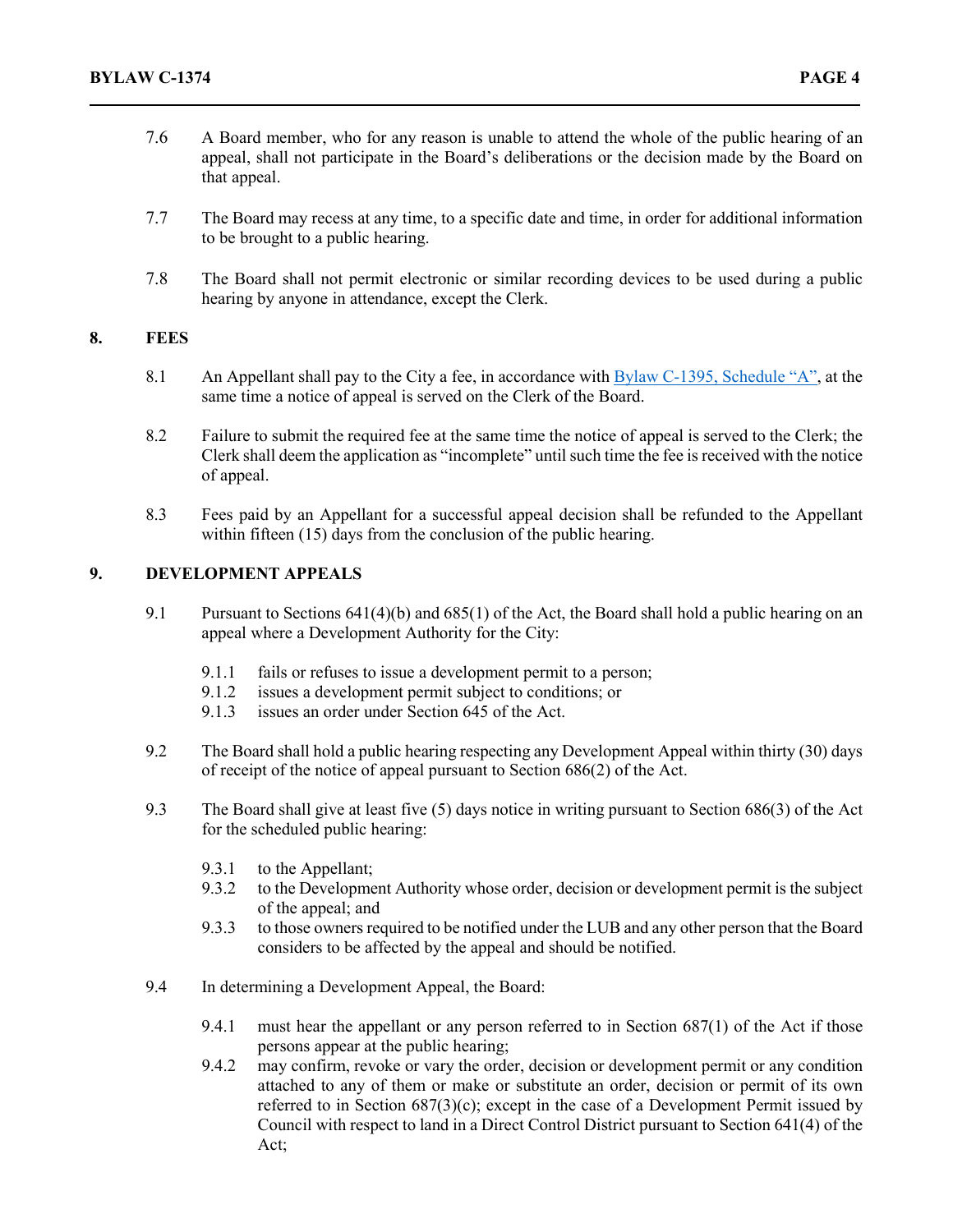- 9.4.3 may make an order or decision or issue or confirm the issue of a development permit even though the proposed development does not comply with the LUB pursuant to Section  $687(3)(d)$  if, in its opinion:
	- a) the proposed development would not:
		- i) unduly interfere with the amenities of the neighbourhood; or
		- ii) materially interfere with or affect the use, enjoyment or value of neighbouring parcels of land; and
	- b) the proposed development conforms with the use prescribed for that land or building in the LUB.
- 9.4.4 shall comply with the Land Use Policies established pursuant to Section 622 of the Act; and
- 9.4.5 shall have regard to but not be bound to the subdivision and development regulations.
- 9.5 The Board shall give its' decision in writing together with reasons for the decision within fifteen (15) days of the conclusion of the public hearing pursuant to Section 687(2) of the Act.

## **10. SUBDIVISION APPEALS**

- 10.1 Pursuant to Section 678(2) of the Act, the Board shall hear appeals of decisions of the Subdivision Authority.
- 10.2 The Board shall hold a public hearing respecting any Subdivision Appeal within thirty (30) days of receipt of the notice of appeal pursuant to Section 680(3) of the Act.
- 10.3 The Board shall give at least five (5) days notice in writing pursuant to Section 679(1) of the Act for the scheduled public hearing to:
	- 10.3.1 the applicant for subdivision approval;
	- 10.3.2 the Subdivision Authority that made the decision;
	- 10.3.3 if the land that is the subject of the application is adjacent to the boundaries of another municipality, that municipality;
	- 10.3.4 any school board to whom the application was referred;
	- 10.3.5 every Government department that was given a copy of the application pursuant to the subdivision and development regulations; and
	- 10.3.6 all adjacent land owners who were given notice under Section 653(4) of the Act.
- 10.4 In determining a Subdivision Appeal, pursuant to Section 680(2) of the Act, the Board hearing the appeal:
	- 10.4.1 must hear the persons referred to in Section  $680(1)(a)$  of the Act if those persons have been notified of the public hearing;
	- 10.4.2 must have regard to any statutory plan;
	- 10.4.3 must conform with the uses of land referred to in the LUB;
	- 10.4.4 must be consistent with the land use policies established pursuant to Section 622 of the Act;
	- 10.4.5 must have regard to, but is not bound by, the subdivision and development regulations;
	- 10.4.6 may confirm, revoke or vary the approval or decision or any condition imposed by the Subdivision Authority or make or substitute an approval, decision or condition of its' own;